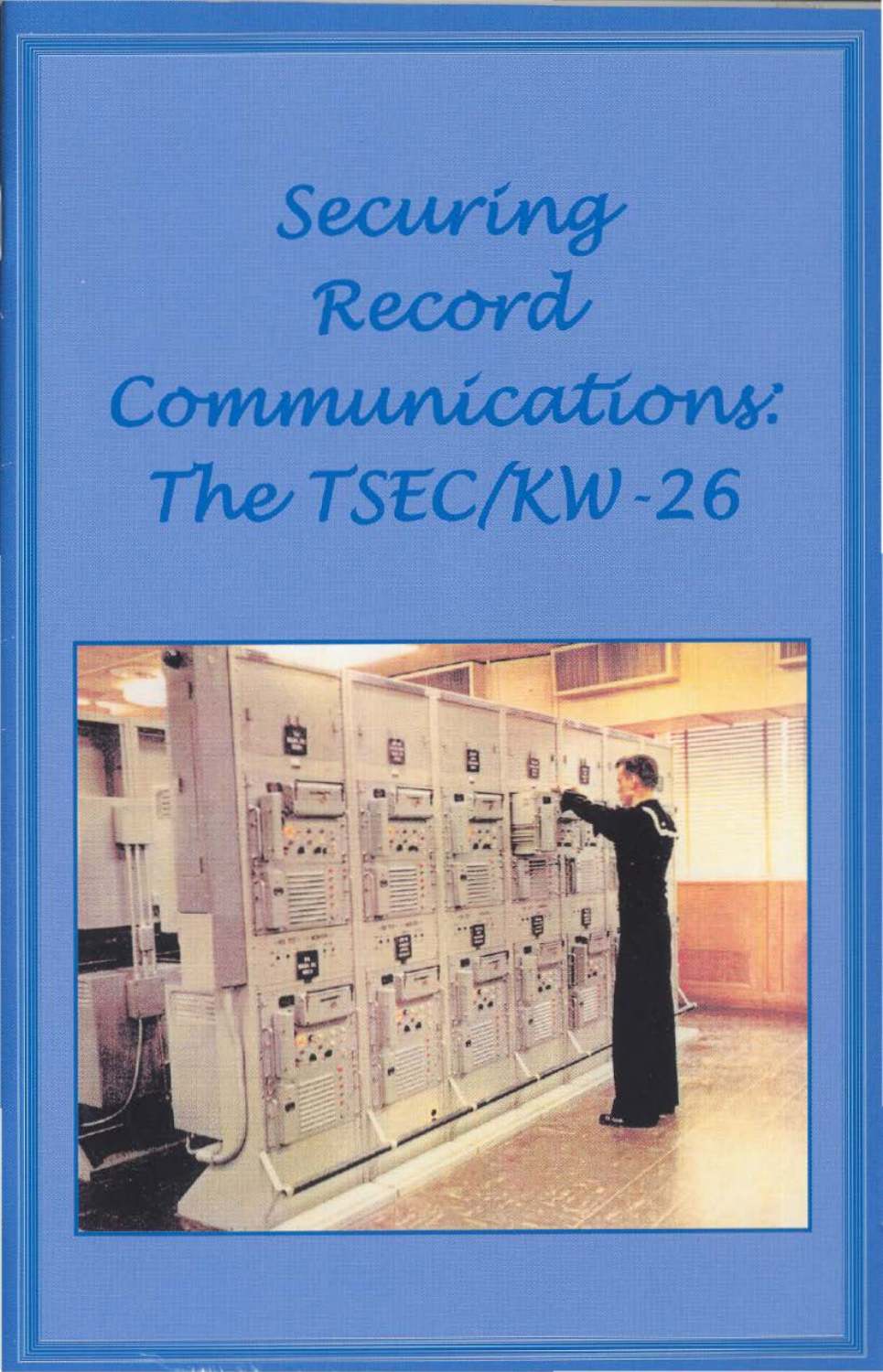# *Securing Record Communications: The TSEC/KW-26*

#### **Melville Klein**

#### *Preface*

One of the missions of the National Security Agency (NSA) is to protect classified information whether in storage, processing, or transit. Collectively, *information system security (INFOSEC)* is the development and application of hardware, software, and doctrine. The "in transit" element, called *communications security (COMSEC)*, assures that the underlying information is protected from external exploitation, disruption, or misrepresentation and is available only to authorized recipients. This brochure tells the cradle-to-grave story of highly successful *cryptographic* equipment for *teletypewriter* (TTY) communications, the TSEC/KW-26 and the people who developed, produced, and fielded it. (The *italicized words* are defined in the appended glossary.)

#### *Teletypewriter COMSEC*

The changes in communication technology leading up to the introduction of the KW-26 date back to 1907 with the introduction of the Start/Stop method of synchronizing printing telegraph equipment by Charles L. Krumm and his son, Howard Krumm. Until that time synchronous printing telegraph systems employed constant length codes, e.g., a five-element *Baudot.* However, these systems required very accurate means for maintaining synchronism between electromechanical transmitting and receiving instruments. "Start/Stop" overcame this drawback by resynchronizing at the start of each character, making it no longer necessary to accurately control the speed of the instruments.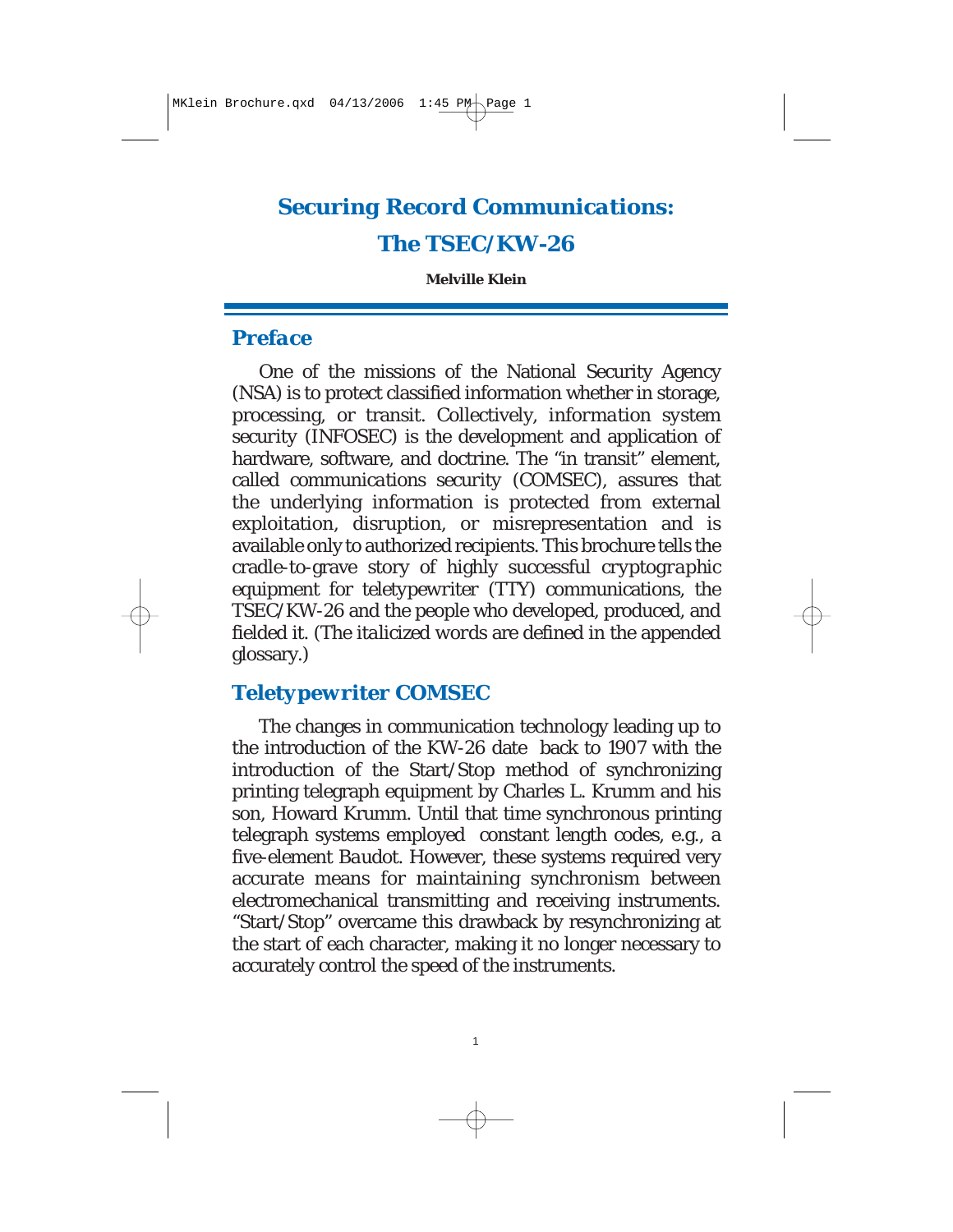Each character was assigned a unique five-unit combination of "marks and spaces" preceded by a start element and followed by a stop element. The thirty-two possible combinations accommodated the Roman alphabet and six control codes (upper case, figures, line feed, carriage return, etc.) and were adopted as an International Telegraph Alphabet #2 (IA#2). Start/stop *Teletype* began to find worldwide commercial applications about 1920. The instrument employed a typewriter-style keyboard and printed the received signals directly onto paper tape, without requiring the intermediate use of perforated tape at either end of the system. It was capable of working at a speed of forty words per minute.**<sup>1</sup>** For the first time, anyone who could type could send messages without needing a skilled operator or for that matter any attendant at the receiving end. This system was so successful that it became the dominant means of handling record traffic, but not securely.

In 1917 a young AT&T research engineer named Gilbert S. Vernam, working on new developments in telegraphy, came up with a novel (and relatively simple) scheme for encrypting TTY.**<sup>2</sup>** He mixed two Baudot-coded punched paper tapes (hole being a "+," no hole a "-"): one tape contained the *plaintext* message and the other the "*key*." These tapes were added "modulo 2" ("exclusive or") in a mechanical tape reader producing output *cipher* signal. At the receiving end, the incoming cipher is added (modulo 2) with a local copy of the identical key producing the plain text. If the key is unpredictable and "flat" (i.e., probability of a "+" equals that of  $\hat{f}$  =  $\frac{1}{2}$ ), then the cipher text is "unbreakable" (impervious to *cryptanalysis*). The Vernam logic:

| <b>Modulo Two Addition (*)</b> |        |        |  |
|--------------------------------|--------|--------|--|
| plain                          | key    | cipher |  |
|                                | $\ast$ |        |  |
|                                | *      |        |  |
|                                |        |        |  |
|                                | *      |        |  |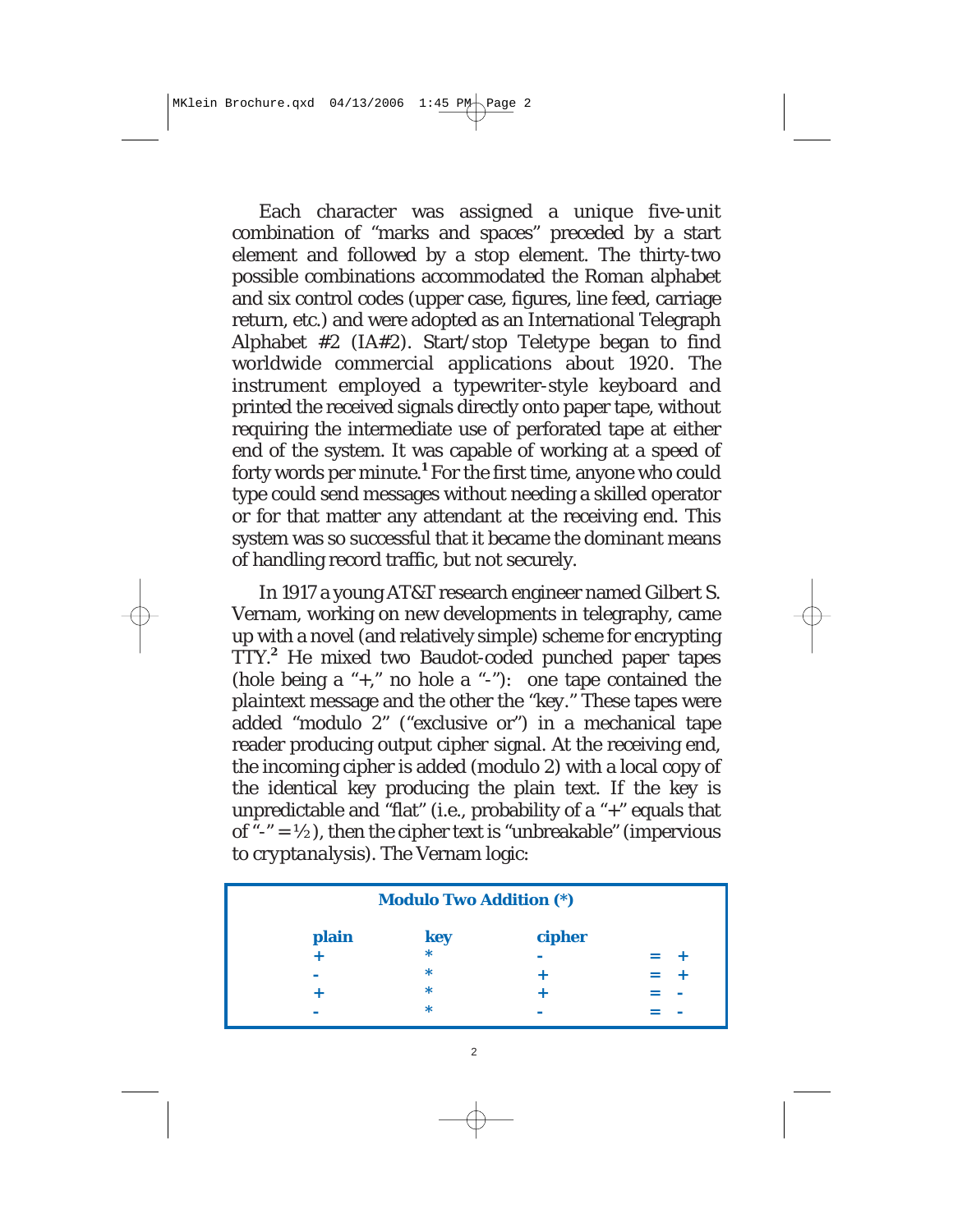Vernam had invented the unbreakable cipher: "*one-time tape*" (OTT) for *on-line* TTY encryption. In 1919 he was granted a patent, perhaps one of the most important in the history of cryptography.

AT&T demonstrated this technique to the U.S. Army Signal School in 1918. They added two (modulo 2) relatively prime eight-foot tape loops, making a secondary key tape of one million key characters. The Signal Corps showed little interest. It wasn't until WWII that the Signal Corps adopted it for high-level TTY traffic (SIGTOT). In the 1920s AT&T marketed the Vernam system for commercial privacy applications. Though an engineering success, it was a commercial failure. Cable companies and businesses continued to use old-fashioned *codes* instead of secure encryption.**<sup>3</sup>**

Krumm and Vernam opened new vistas for TTY encryption, a far cry from the technology of the "pencil and paper" codes and ciphers for hand-keyed Morse deployed at that time. A competing technology for securing TTY messages was invented soon after Vernam: the electromechanical rotor machines. Though they operated off-line and were more complex devices, their operational benefits in key management considerably outweighed the production/destruction of mounds of *one-time* tapes. Invented by four men in four different countries in the 1920s, an American, a German, a Dutchman, and a Swede, wired rotor machines were the principal means of message security before and through WWII for governments and commerce.**<sup>4</sup>** During WWII the U.S. used commercial off-line rotor machines, e.g., Hagelin M209, SIGABA, SIGTOT, with government-produced key.**<sup>5</sup>**

#### *Lessons Learned from WWII*

The stunning successes of Allied cryptologists in breaking the Enigma**<sup>6</sup>** and Purple did not go unheeded by the Department of Defense after the war. The military services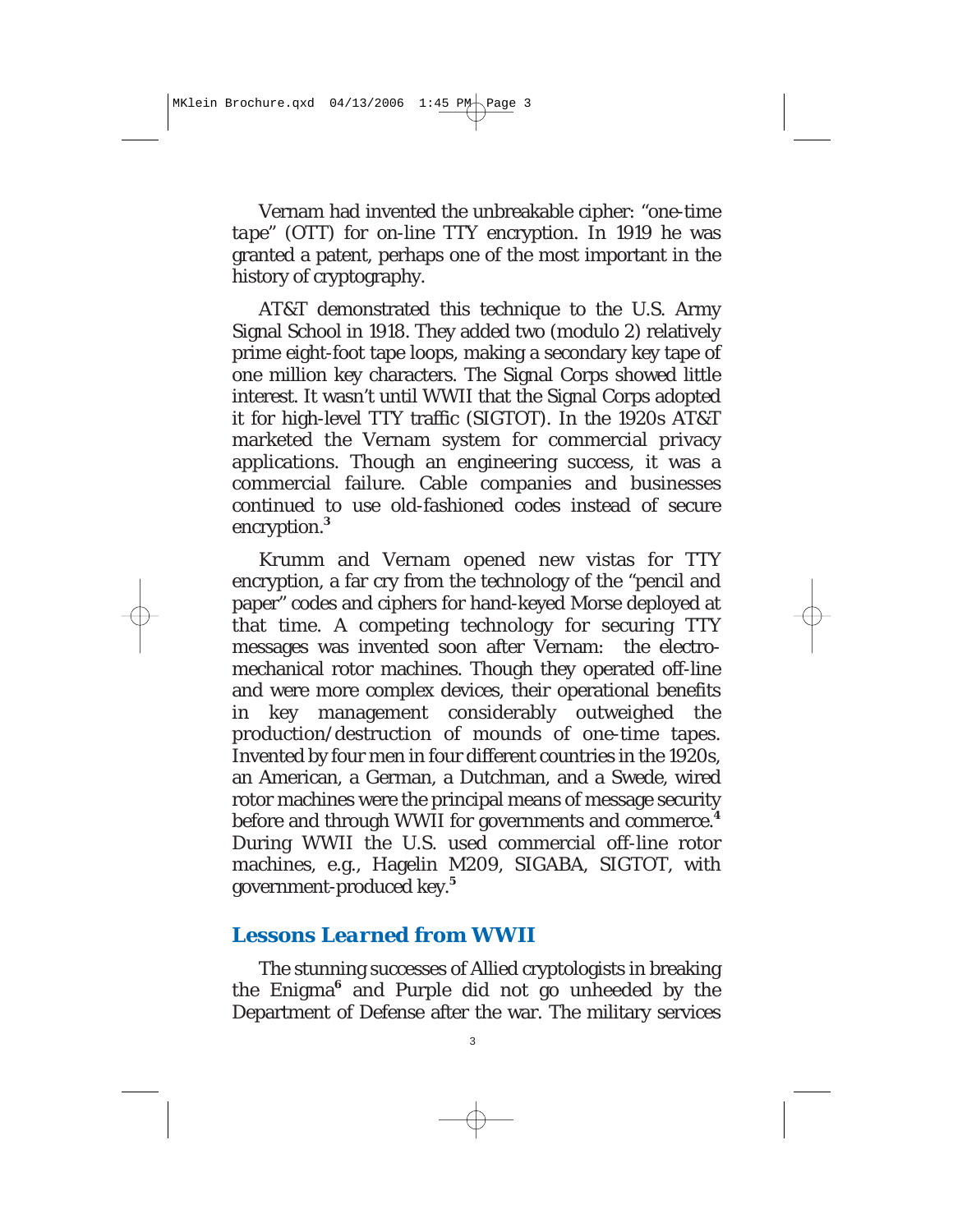undertook a concerted recruitment effort for engineers and mathematicians to develop a first-rate in-house cryptographic capability. The Army formed a COMSEC R/D organization within the Army Security Agency (ASA); the Navy had a comparable organization, the Naval Security Group (NSG). The senior cadres in ASA were former Signal Corps officers and noncoms.

In-house development of improved off-line rotor systems to replace the WWII rotor machines was initiated. ASA also sought a high-speed on-line OTT equipment to replace the British 5-UCO currently being used in the intelligence community. The British enjoyed great success with this system because, being fully synchronous, it could be electrically regenerated on tandem high frequency (HF) radio links. Like predecessor U.S. equipment (SIGTOT), it used "mountains" of key tape to operate on a 24/7 basis. The shear magnitude of generating, certifying, and destroying key tape and the cost of distribution and accountability limited their use to the most sensitive traffic. On the plus side, OTT systems provided *traffic flow security (TFS)* and operated directly with commercial circuits. Another inherent capability of the 5-UCO was that the operator at the receive end could maintain *crypto-synchronization* if the path delay suddenly changed by "walking up and down" the key tape (one character at a time or one bit at a time). This procedure avoided the operationally cumbersome task of a restart.

With the merger in 1949 of the service cryptologic agencies into the Armed Forces Security Agency and the creation of NSA in 1952, jurisdiction over U.S. cryptography was vested in NSA. This extended to major players outside the Department of Defense. Throughout, a primary objective was *communication security* for record traffic. Howard Barlow, chief of the Record and Data group, initiated as a high-priority research on viability of electronic encryption for TTY, namely: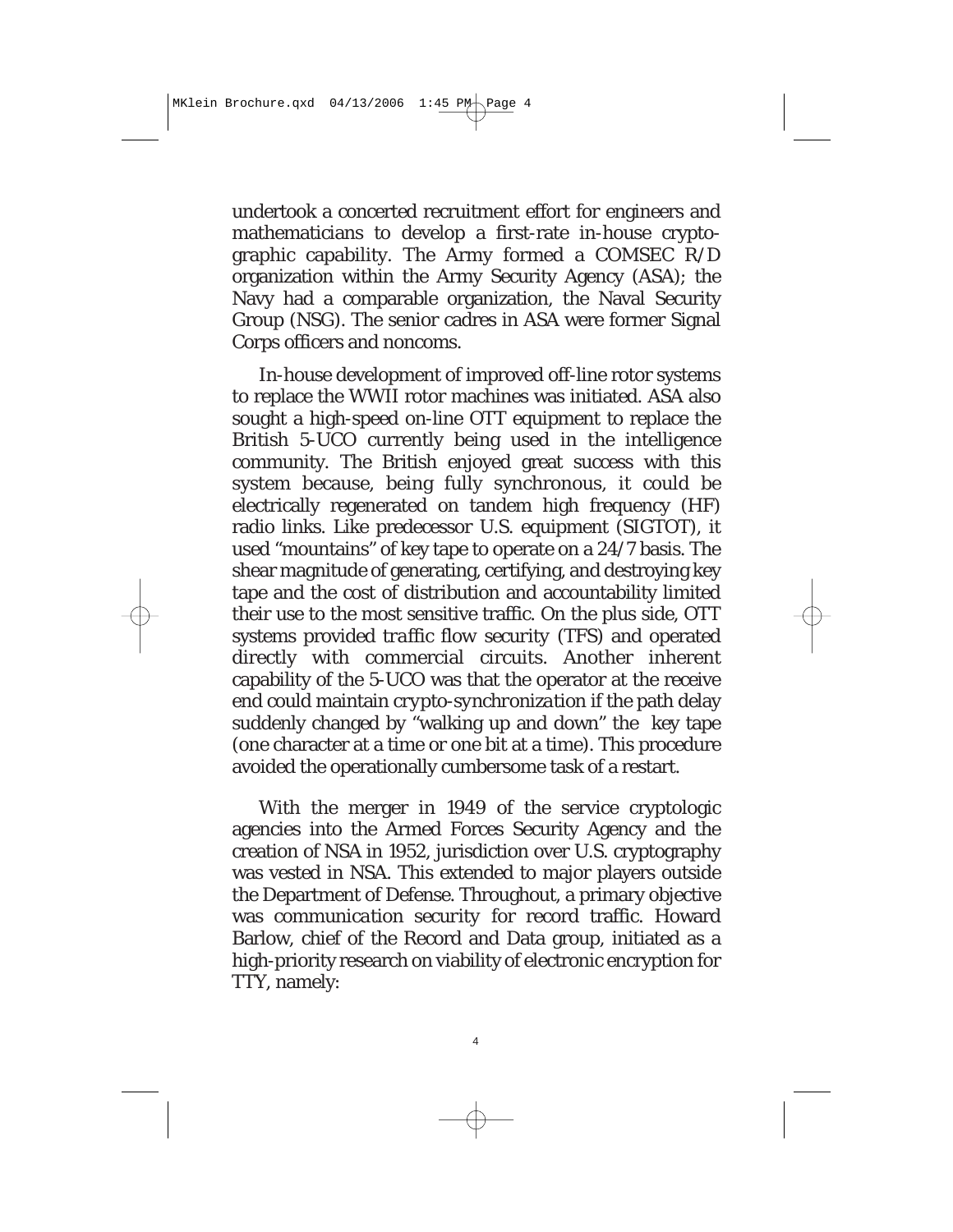*An affordable, inconspicuous value added adjunct to the user's communication system. It should not be a time or an operational bottleneck and [should] assure that the work factor is commensurate with the protection period.*

This was a decided break from past: in technology, tubes rather than relays and wired rotors; in cryptography, keystream generators rather than one-time tape systems; and in key management punch cards rather than key lists or wired rotors. To be retained in the replacement of the 5-UCO was the Vernam modulo-2 convention and its traffic flow security (TFS) capability.

The proposed TSEC/KW-26 development was targeted to the above requirements, i.e., to provide TFS and message security for all classifications of record traffic.

#### *Development Effort***<sup>7</sup>**

When the requirements for secure TTY were defined, the most mature electronic technology was the miniature vacuum tube. Tubes had limitations, however, related to their reliability and power consumption. Although the transistor had been invented (1947), it was not ready for "prime time." Therefore, the search was on for an alternative solution. The R/D engineers sought out leading-edge industrial partners in digital technology to implement cryptographic concepts generated in house.

The KW-26 graphically illustrated this synergism. A young engineer working in Howard Barlow's division was intrigued with the research on Bi-Magnetic cores by a former college classmate, Lyle Thompson at Burroughs Corporation Research Center. Lyle described how they were using multiple winding torroidal magnetic cores as Bi-Stable Magnetic Elements (BIMAG).**<sup>8</sup>** With appropriate interconnections, they performed the binary logic and were used to implement shift registers. This spawned ongoing technical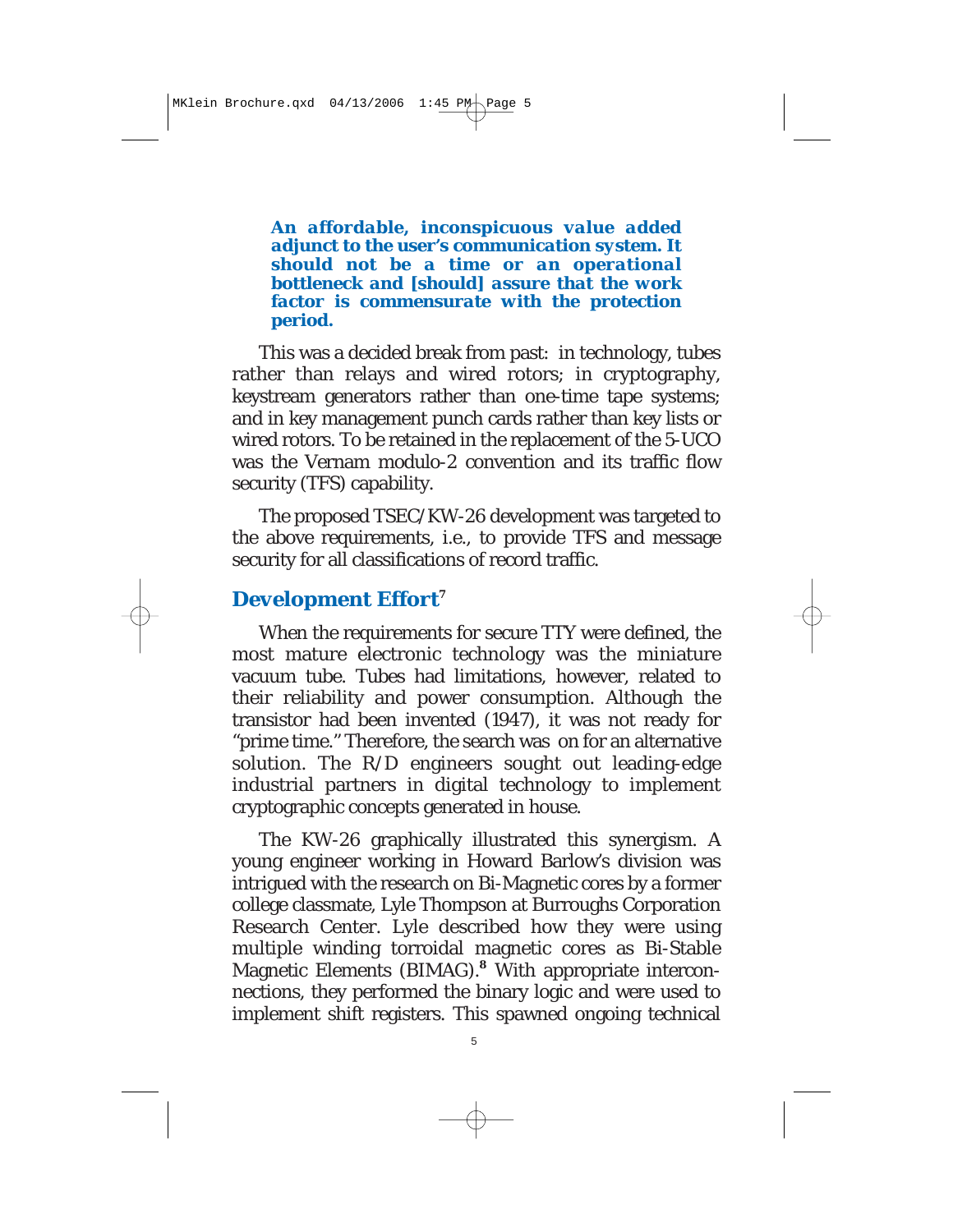exchanges between the logic designers at the Research Center with Howard Barlow and members of his staff for funding further research.

Concurrently in 1952, an experimental vacuum tube model of the KW-26 was being fabricated in house under Joe Hannan, a recent electrical engineering graduate, Vern Zeigler, and two Army technicians. Joe's team breadboarded a "proof of concept" model based on the Dick Chiles/Dick Marsh cryptologic and I/O guidance by Frank Mitchell, Joe's supervisor, for the plethora of communication interfaces the KW-26 would face. Charles Napier designed a novel *common fill device (CFD)*, a first of the breed, for the daily crypto-variable. It used an IBM card punched in a RemRand format (45 vice 80 columns, round vice rectangular holes). His design, fabricated in the R/D model shop, was incorporated into the breadboard. In practice the operator inserted the daily *key card* into the CFD and closed the door securely, locking the card in place. COMSEC doctrine did not permit card re-use. Therefore, to meet this requirement, the card was severed upon reopening the CFD.

The completed breadboard model required a six-foot telephone relay rack for each transmitter and receiver terminal. In 1954 TCOM, the NSA telecommunication organization, successfully tested the system on a circuit looped at an overseas site. It demonstrated the feasibility of electronic TTY encryption. The system employed the newly devised Koken crypto-*algorithm* used with a free-running TTY input. As the breadboard was being built and tested, Joe Hannan prepared the specification for an outside development contract.

### *Engineering Development Contract***<sup>9</sup>**

The Request for Proposal (RFP) was released sole source in 1953 to the Burroughs Corporation. Its objectives were to demonstrate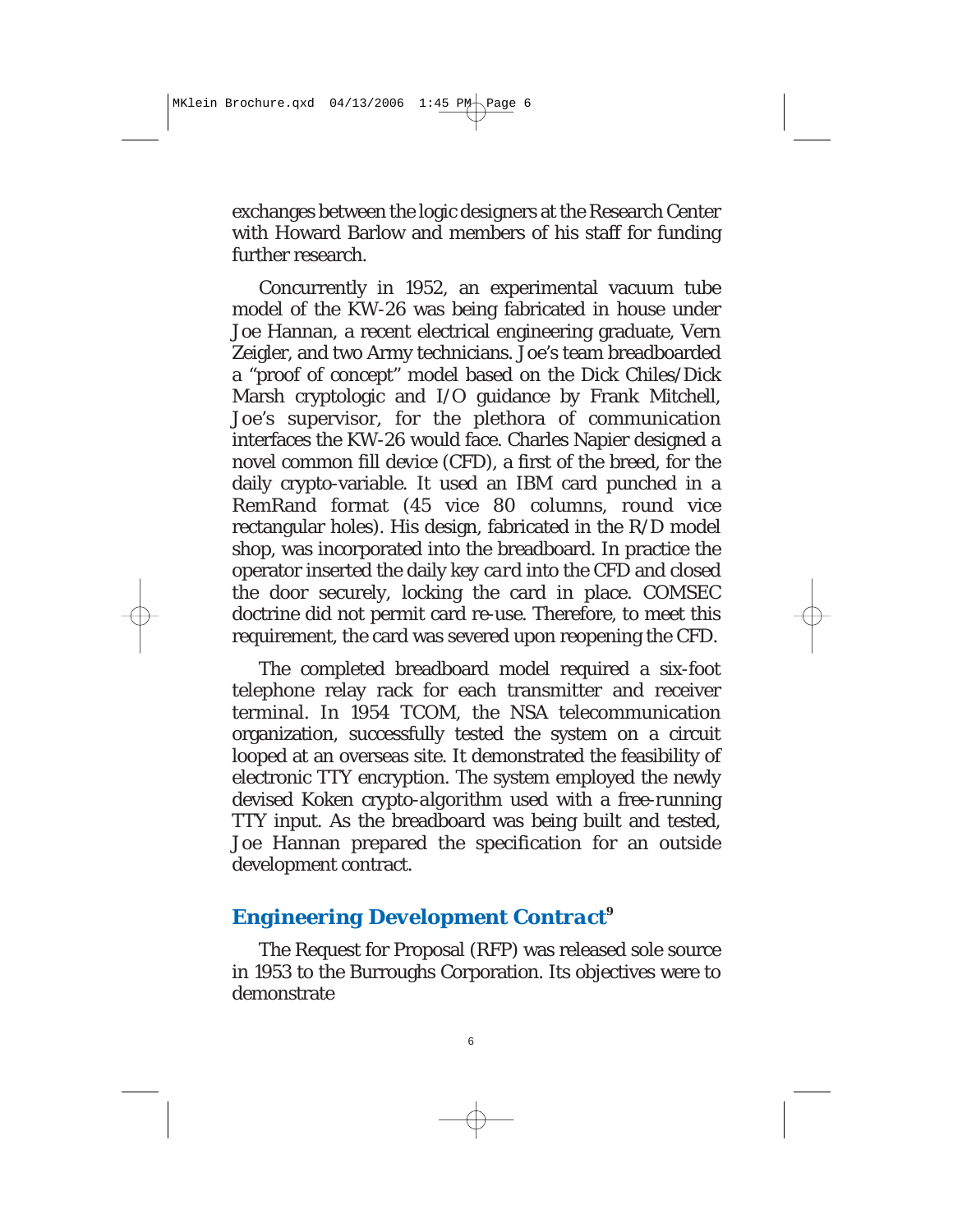- **reliable logic elements**
- **low power consumption**
- **controllable spurious radiation**
- **ease of use**
- **availability (continuous operation)**

#### **• in/output compatibility with associated communication systems**

The RFP was based on Fibonacci vice Koken motion. Their proposed cryptologic design was based solely on BIMAG, from the Fibonacci shift registers to the binary logic combining elements. The CFD was government furnished. After evaluation of the Burroughs bid from cost, schedule, and technical risk, NSA awarded the development contract in 1953. The initial design indicated that BIMAG were superior to vacuum tubes on reliability and power consumption (though the KW-26 clock rate was relatively slow, less than 5 kHz, the vacuum tube pentodes driving the BIMAG elements were approaching their design limit).

The first model was delivered in 1955. This model demonstrated BIMAG as a viable technology for the KW-26 logic. The torroidal cores of exposed magnet wire were mounted on "islands" along the edge of the plug-in circuit board and hand-wired while on the circuit board. Both the Burroughs and the NSA engineers recognized the next hurdle, i.e., the need for more practical packaging of BIMAG circuits in the final engineering development phase. These units also were successfully evaluated on looped TCOM circuits.

A follow-on contract for Final Engineering Development Models was awarded to Burroughs in 1955 to correct the above deficiencies. During this phase each core was packaged as a potted module with twelve I/O pins connected to six internal windings. Up to eighty of these potted modules were mounted on large multilayer printed circuit (PC) boards.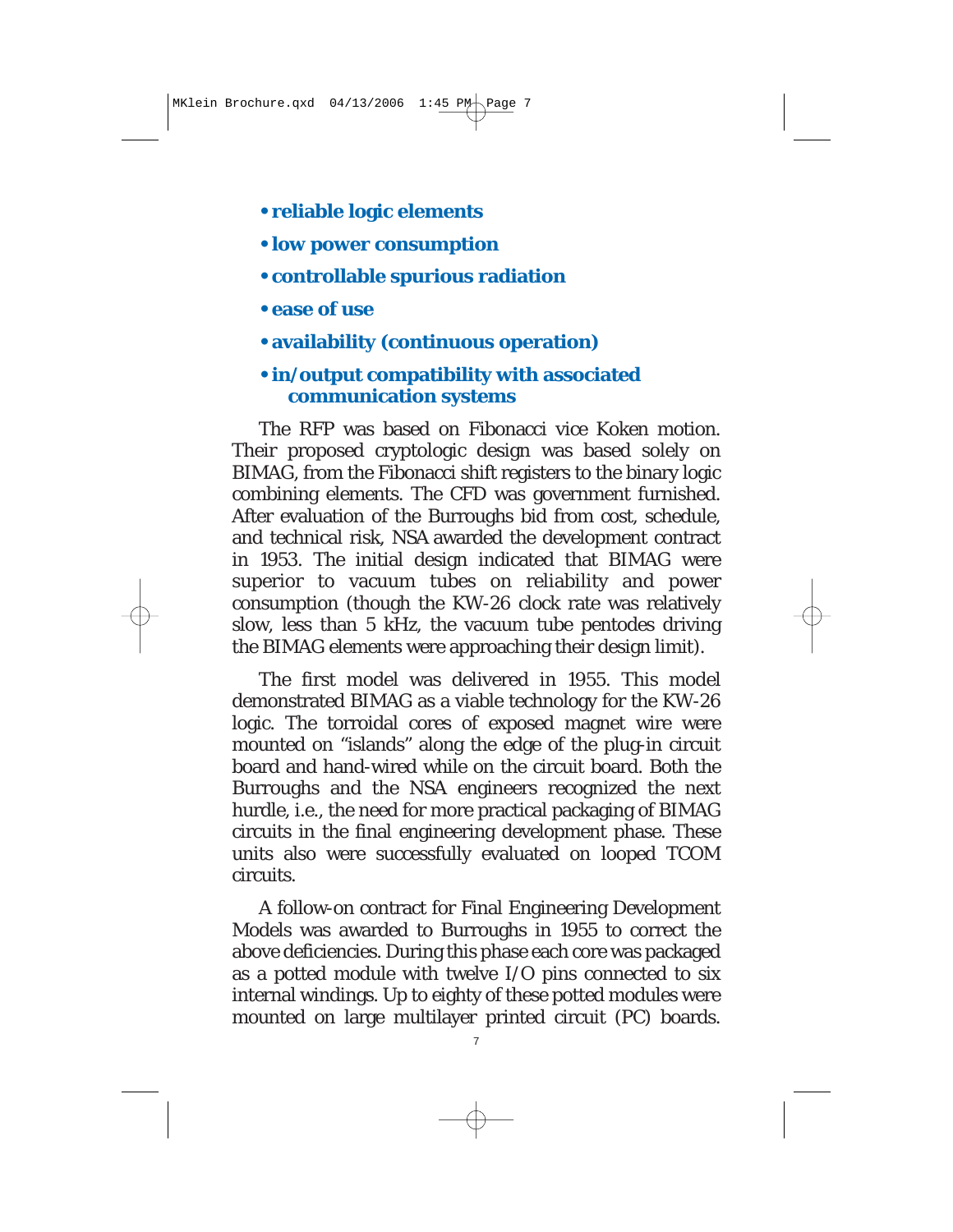Five of these PC boards were used in the transmitter and receiver equipment. Power pentodes were mounted on each of several plug-in packages. The Burroughs engineers also "productized" the CFD. Initial deliveries began in 1957 for customer evaluation.

Environmental tests showed these models exhibited intermittent loss of *crypto-synchronization*. Extensive temperature tests (up to 125 degrees F) revealed that the ceramic capacitors were shorting out at the higher temperatures. Erie, the manufacturer, upon subsequent testing discovered a "bad batch" had been shipped to Burroughs. As a result, Erie instituted new quality control procedures, and Burroughs instituted incoming inspections. No further problems occurred. The R/D project team released the final design to the COMSEC production engineers for procurement of operational equipment. In the interim Joe Hannan and Tony Russo participated in the ongoing operational evaluation with TCOM.

### *Operational Trials* **<sup>10</sup>**

Final engineering development units were operationally evaluated on the *CRITICOMM* network (the title assigned by the JCS to those communications supporting the National SIGINT mission). The KW-26s performed very well except for the problem of dealing with transmission anomalies. They lacked the ability to "walk" up and down the *key stream* as had been possible with the 5-UCO. This limitation was later overcome by inserting a twenty-one-bit delay in an appliqué (TSEC/HW-8) between the incoming line and the receiving KW-26. Initially the operator would set the delay at 11 bits and bring up the link. If the path delay shifted abruptly, the receive operator would search for the correct delay, thereby maintaining crypto-synchronization (garbled traffic would, of course, have to be re-sent). This was effective about 90 percent of the time, thus avoiding the time-consuming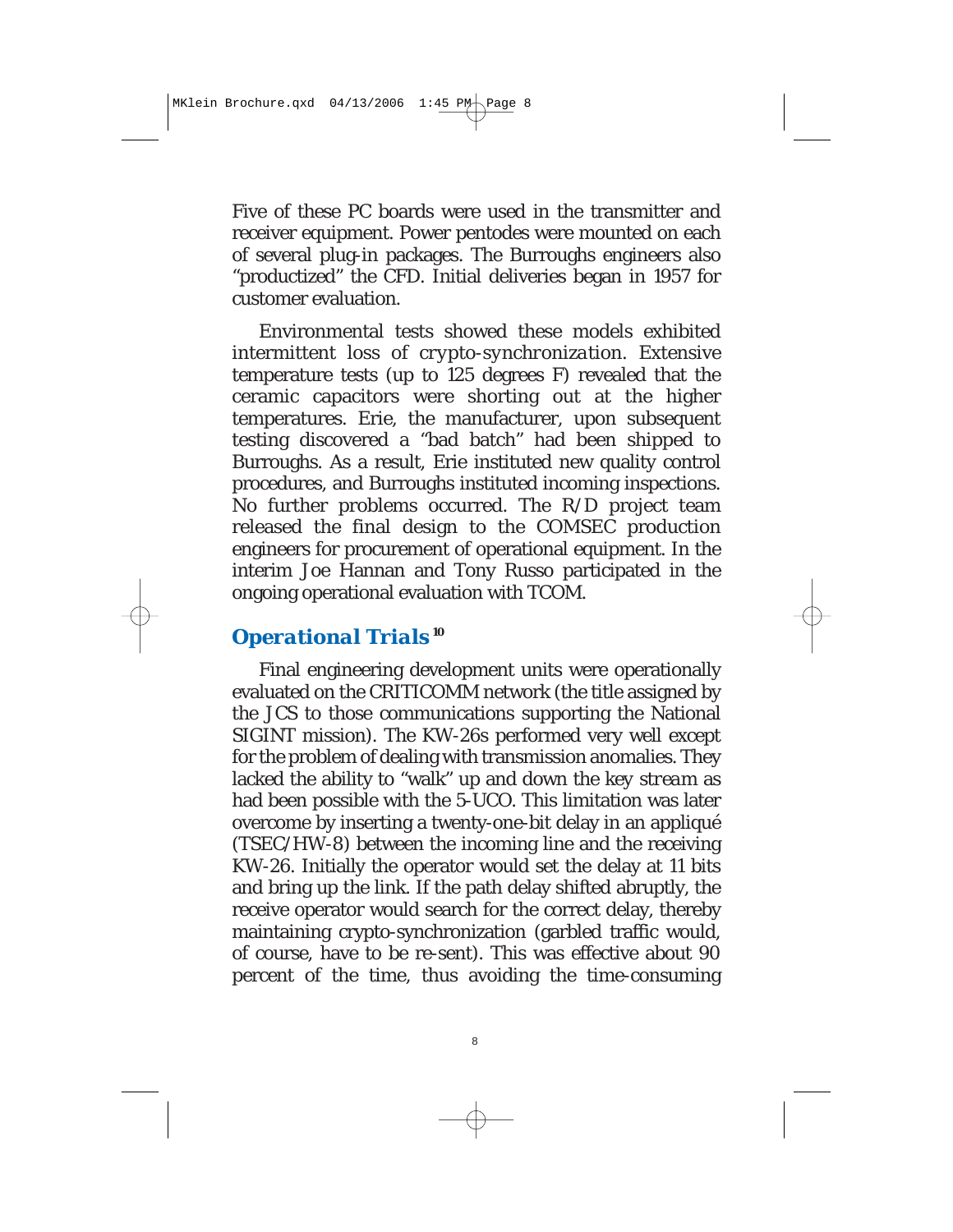*Fig. 1. TSEC/HW-8, Transmission Delay Compensator*



restart coordination with the sending station. NSA and the Navy purchased approximately 450 HW-8s.

Services' requirements for numerous modes and speeds significantly increased the cost, schedule, and the complexity of the original engineering design. Of the modes and speed combinations possible, it is doubtful more than three or four were ever used. One option, the so-called speed normalizer, delayed the production deliveries at a time when the equipment was critically needed. This option was designed to operate via the low-speed transoceanic direct current cables, which were in their last days of service. Other costly options permitted operation through AT&T mechanical regenerative repeaters, also being replaced in the 1960s.

#### *Production*

The NSA COMSEC Production organization

- **coordinated DoD and Community buys**
- **issued RFPs**
- **handled contract management**
- **coordinated acceptance tests**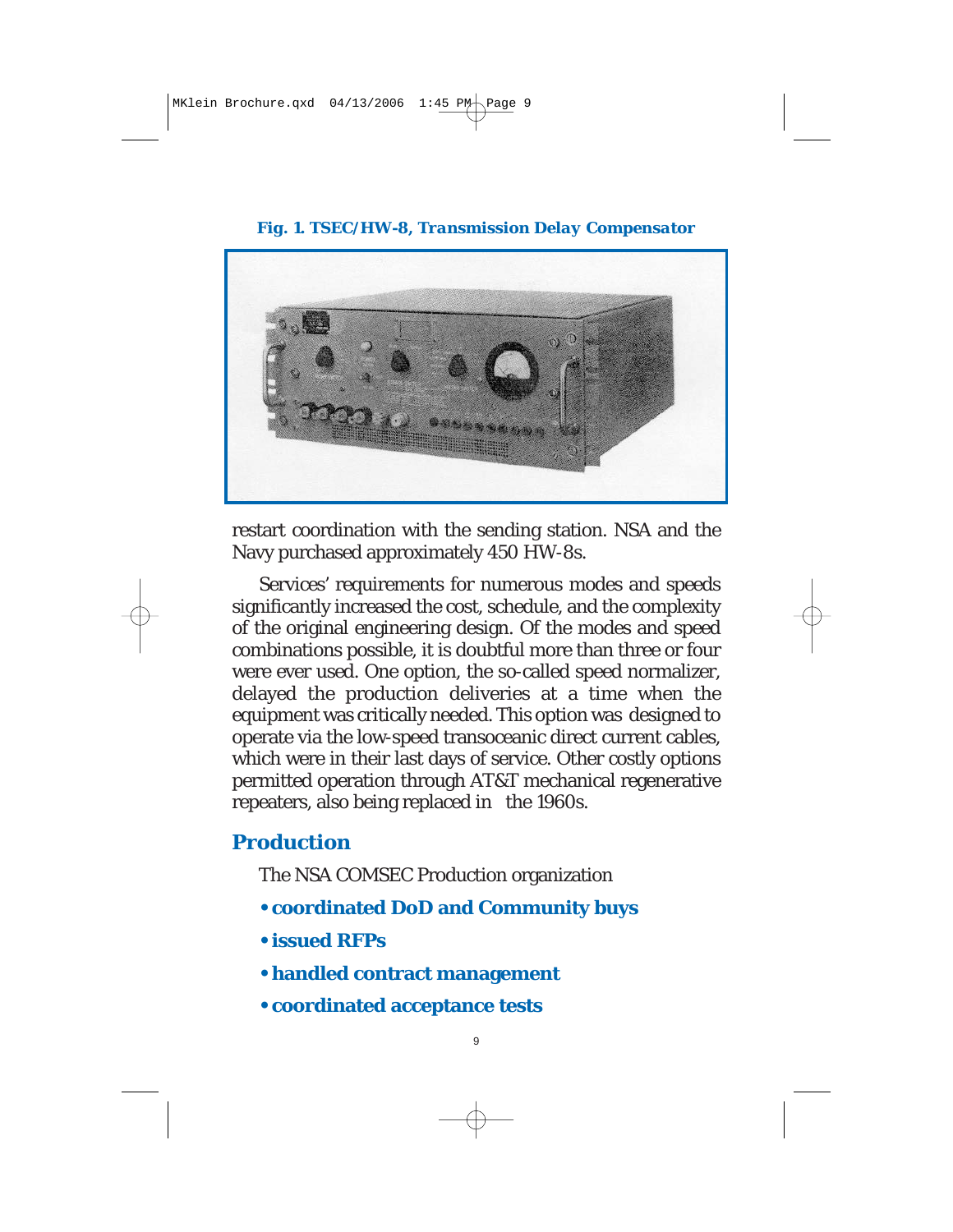- **provided operational support**
- **provided technician and operator training**
- **performed life-cycle spare parts acquisition**
- **coordinated change orders**
- **published manuals**
- **performed key management**
- **carried out inventory control**
- **handled decommissioning effort**

The initial production order for 1,500 for CRITICOMM and related SIGINT requirements was awarded to Burroughs in 1957. During this initial procurement there was continual pressure from other services' programs for KW-26s. Subsequent procurements running from the early 1960s produced over 14,000 units. These were procured for Navy shore facilities and shipboard use, Army and the Air Force tactical point-to-point service, and in fixed plant environments by the Defense Communications Agency, State, and CIA.

A KW-26 system (transmitter or receiver) contained over 800 cores and approximately 50 vacuum-tube driver circuits, occupying slightly more than one half of a standard relay rack. Most of the space in the rack and most of the 1-kw input power were required for the special-purpose vacuum tube circuits needed to provide compatibility with the multiple input and output circuits configurations.

#### *Operational Use*

The KW-26 was the workhorse cryptosystem for the point-to-point circuits of the CRITICOMM network. TCOM also used it to provide traffic flow and content security to/from SCA SIGINT sites to in-house NSA analysts. The services used KW-26 to secure their tactical torn tape and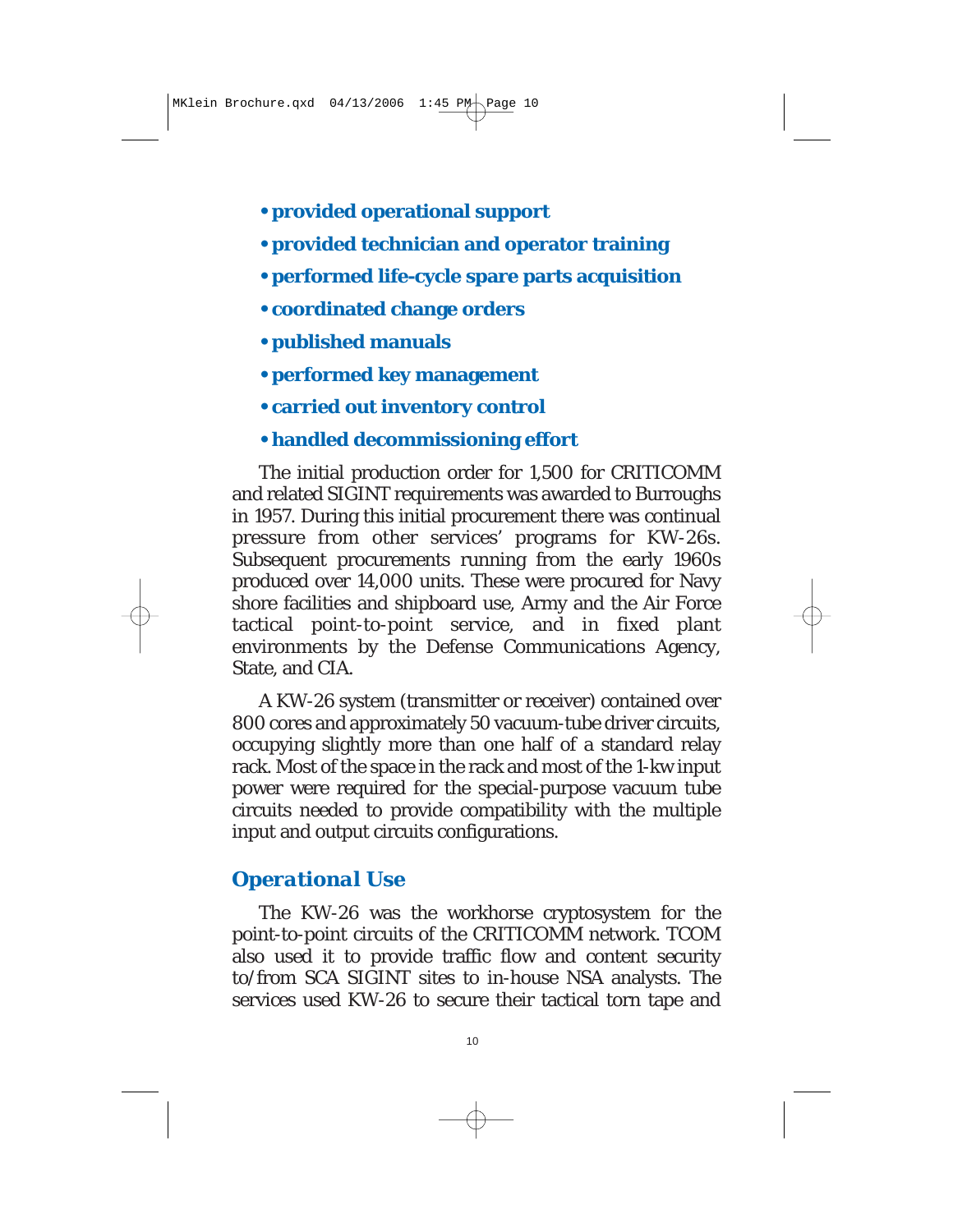store and forward message networks. In the early days of DCA, the KW-26 was the principal encryptor for the AUTODIN trunks; CIA and State deployed them in their point-to-point circuits.

Starting in the mid-1980s, the system was decommissioned by NSA, being replaced by the more advanced solid-state data encryptor, TSEC/KG-84.

#### *Parting Lessons Learned*

In the 1950s the requirements process, lacking a command decision authority within the DoD and the intelligence community, subjected the multi-user KW-26 to



#### *Fig. 2. TSEC/KW-26C, electronic synchronous teletypewriter security equipment*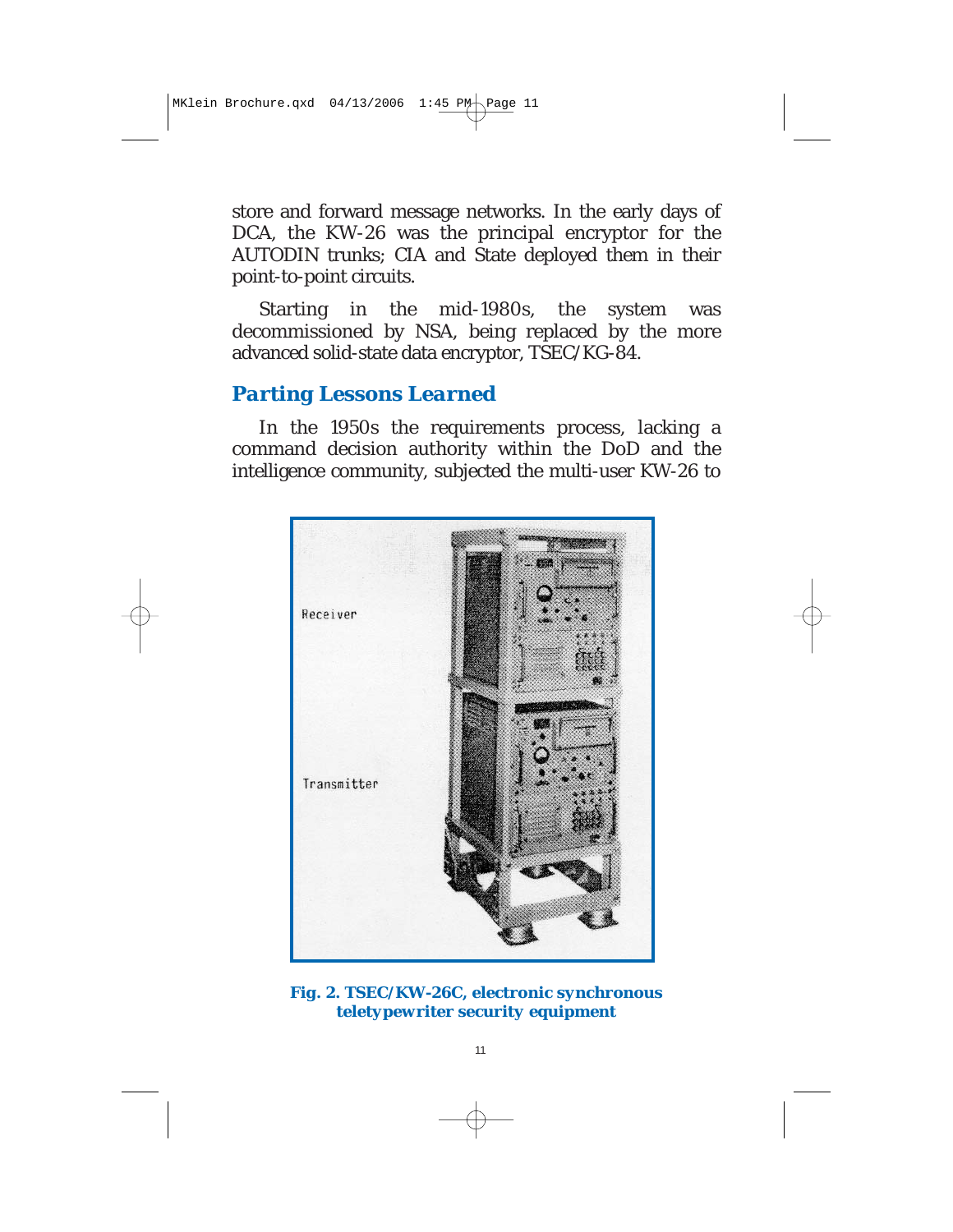a plethora of engineering changes. Originally specified as a limited mode, fixed-plant equipment, the equipment had to be modified during its development to handle the numerous operational modes, e.g., shock and vibration of sixteen-inch guns being fired aboard ship. Its developers quickly realized the need for far greater understanding of user environments in preparing specifications, as well as a better mechanism to incorporate engineering changes after operational testing. To the extent possible, the handoff from R/D to Production Engineering should strive to be a "build to print" process. Having the ability to slave all the KW-26 transmitters in a communications center to a master clock would have been a useful tool to reduce preventive maintenance and improve availability.

## *Epilogue*

The KW-26 truly was a "value added" adjunct to secure point-to-point TTY communication circuits. From an operational and maintenance viewpoint, it withstood the rigors of sixteen-inch guns being fired and overall experienced very few operational outages. It met the operational objectives for a diverse set of users, particularly those in the CRITICOMM network and in the general service (GENSER) community. For over twenty-five years it served the DoD and the intelligence community, throughout the Cold War.

Decommissioning lasted several years. NSA instructed the services and other "holders of record" of the "demilitarization process" in returning the sensitive components to the Information Assurance Directorate (IAD) or other locations for secure destruction. (These were the tracks on the printed circuit boards and the CFD, which revealed information about the combining and crypto-logic.) The remains (e.g., the aluminum chassis, power supply, I/O), after having their labels removed, were melted down and discarded as scrap.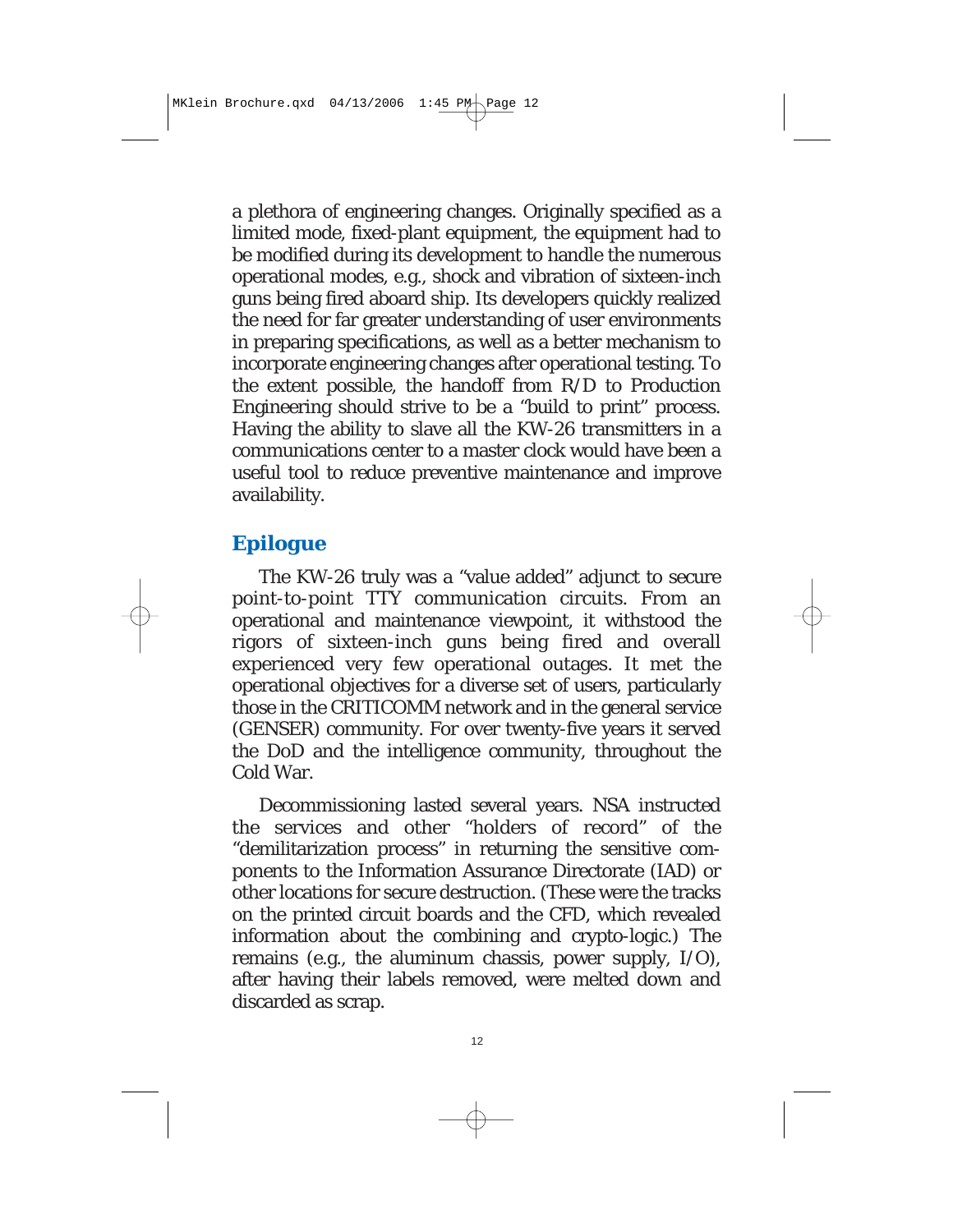

*Fig. 3. The KW-26 in operation*

When the last days of the first KW-26 became apparent, TCOM sent the first units to the NSA archives for historical preservation. The parting words of the principal TCOM transmission system engineer:

*I can think of no equipment that advanced the cause of secure 100 WPM Tele-typewriter service more than the KW-26. It also proved that electronic on-line encryption was not only feasible but actually enhanced system performance.***<sup>11</sup>**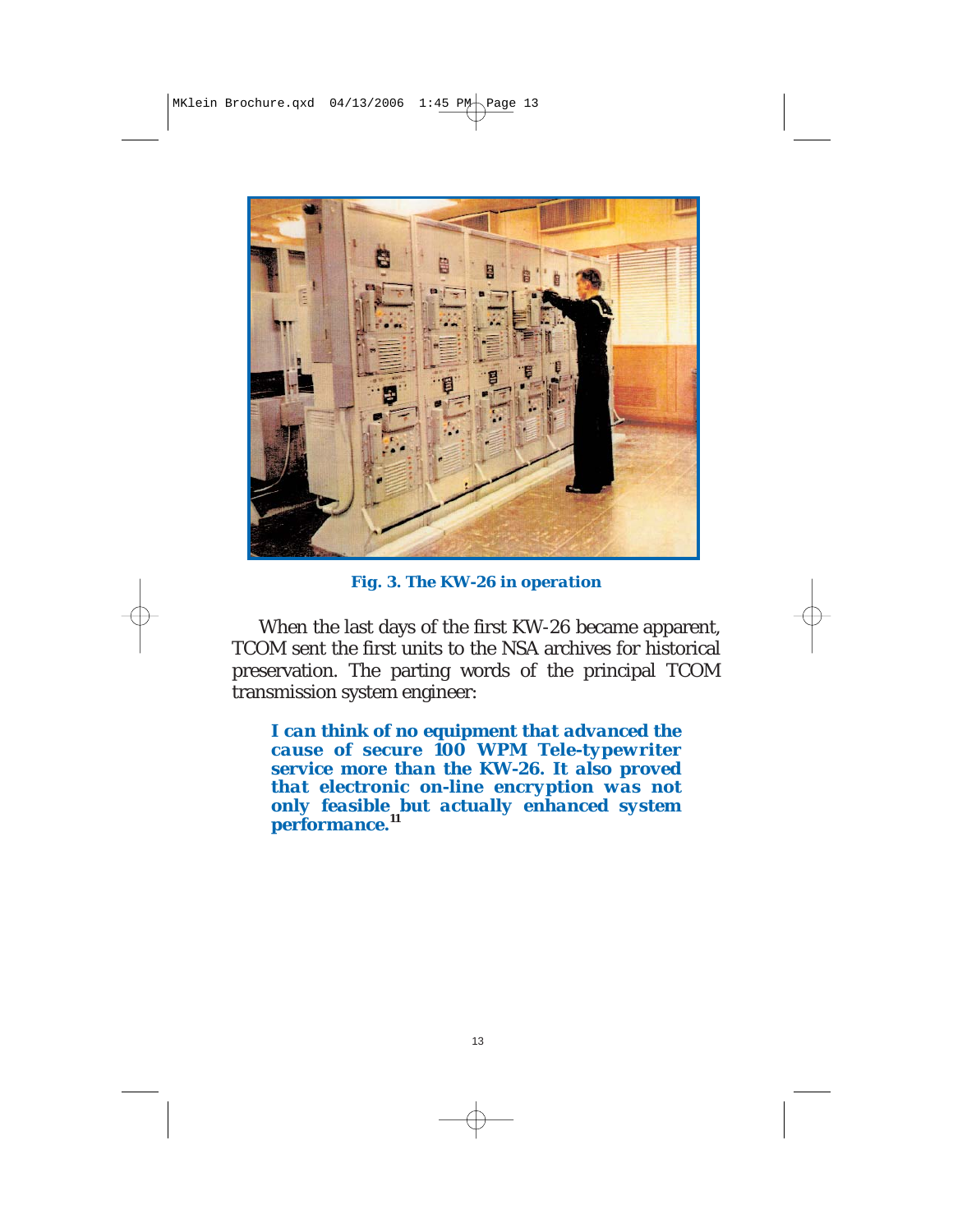#### *Notes*

1 (U) J.W. Freebody, *Telegraphy* (Sir Isaac Pitman, 1958)

2 (U) David Kahn, *The Codebreakers* (New York: Macmillan Co., 1967), 394

3 (U) Ibid., 397, 411, 421

4 (U) Ibid.

5 (U) Earl Flowers, David Boak: unpublished notes

6 (U) Center for Cryptologic History, *The Bombe: Prelude to Modern Cryptanalysis* (Ft. George Meade, MD: National Security Agency)

7 (U) Albert J. Meyerhoff, et al., *Digital Applications of Magnetic Devices* (New York: John Wiley and Sons, 1960)

8 (U) Ibid.

9 (U) Joseph Hannan: unpublished notes

10 (U) Richard A. Day: unpublished notes

11 (U) Ibid.

#### **Acknowledgments**

#### *Contributors Reviewers*

Richard A. Day Robert Alde Don Burkness **Howard Barlow** Stanley Disson (Burroughs) David Boak Earl Flowers Jerry Moskowitz Joseph Hannan Richard Proto

Tom Prugh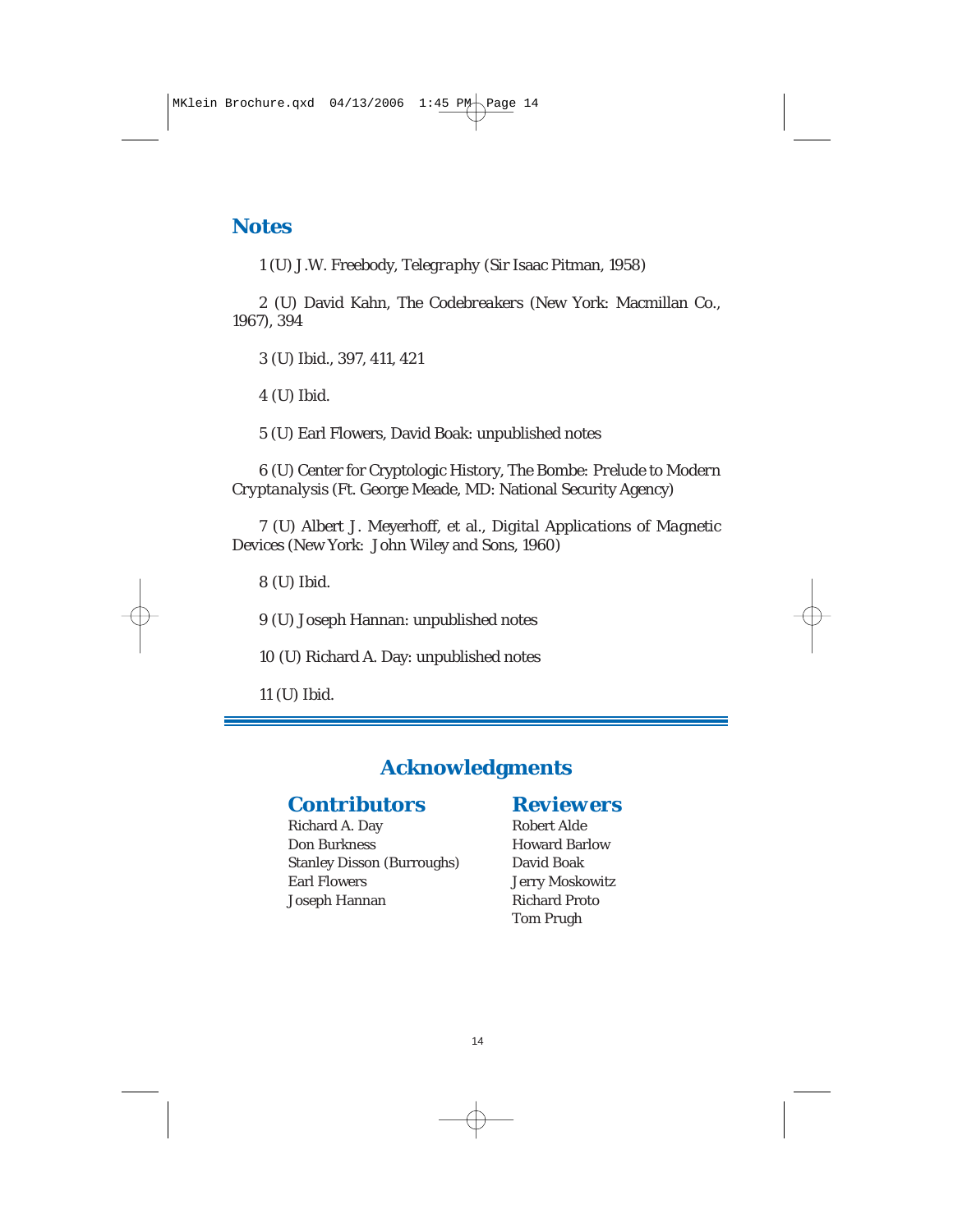#### *Glossary*

**Algorithm** – A process for completing a task. An encryption algorithm is merely the access, usually a mathematical process, to encrypt and decrypt messages.

**Asymmetric Key Cipher** – Also known as publicprivate key cryptography system.

**Authentication** – Security measure designed to establish the validity of a transmission, message, or originator, or a means of verifying an individual's authorization to receive specific categories of information.

**Baudot code** – A synchronous code in which five equallength bits represent one character. Note 1: The Baudot code, which was developed circa 1880, has been replaced by the start-stop asynchronous International Alphabet No. 2 (IA No. 2). Note 2: IA No. 2 is not, and should not be identified as, the Baudot code. Note 3: The Baudot code has been widely used in teletypewriter systems.

**Cipher** – Any cryptographic system in which arbitrary symbols or groups of symbols represent units of plain text or in which units of plain text are rearranged, or both.

**Cipher text** – Enciphered information.

**Code** – System of communication in which arbitrary groups of letters, numbers, or symbols represent units of plain text of varying length.

**Common Fill Device (CFD)** – One of a family of devices developed to read-in, transfer, or store key.

**Communications security (COMSEC)** – Measures and controls taken to deny unauthorized persons information derived from telecommunications and to ensure the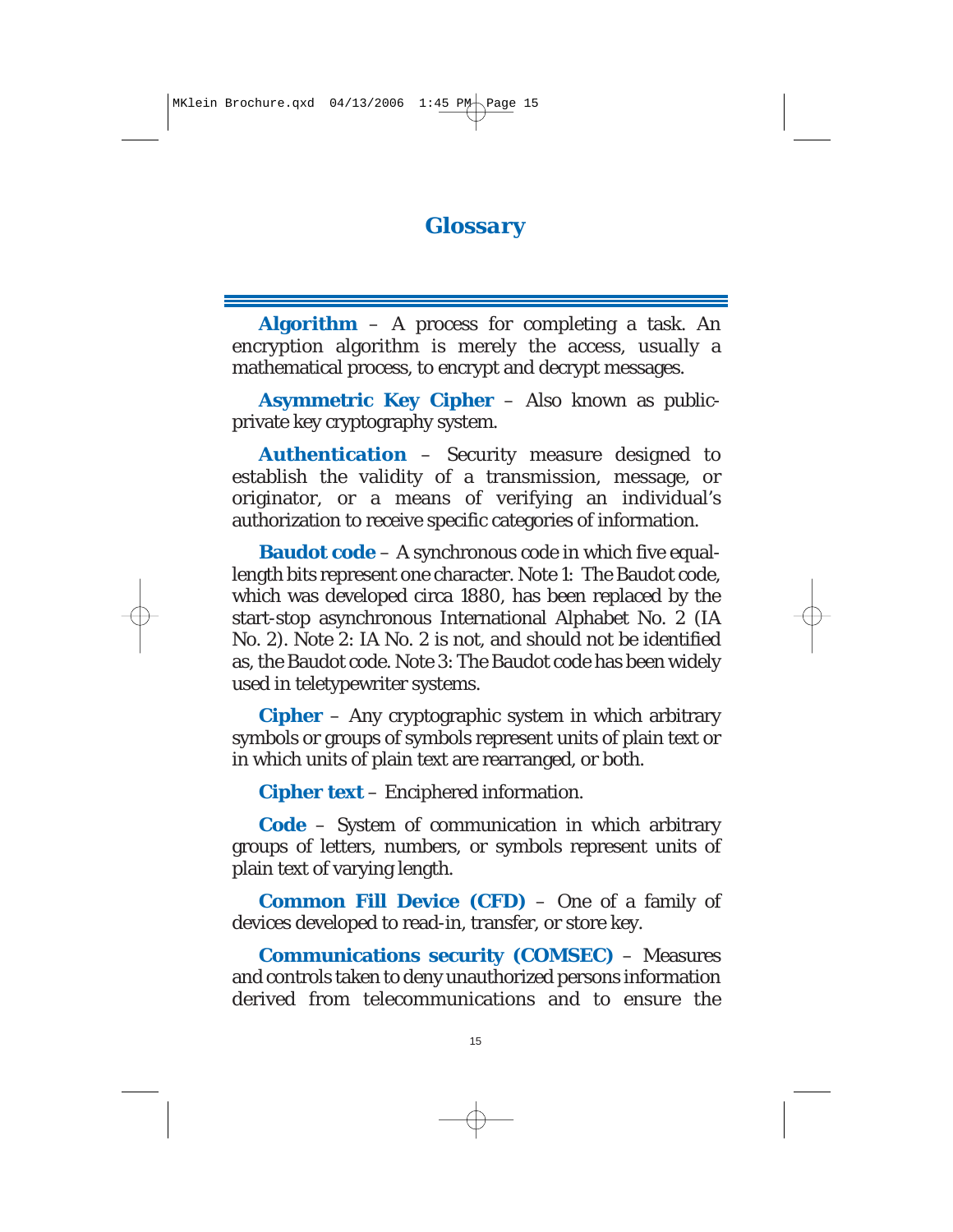authenticity of such telecommunications. Communications security includes cryptosecurity, transmission security, emission security, and physical security of COMSEC material.

**COMSEC material** – Items designed to secure or authenticate telecommunications. COMSEC material includes, but is not limited to, key, equipment, devices, documents, firmware, or software that embodies or describes cryptographic logic and other items that perform COMSEC functions.

**CRITICOMM** – The title assigned by the JCS to those communications supporting the national SIGINT mission.

**Cryptography** – Art or science concerning the principles, means, and methods for rendering plain information unintelligible and for restoring encrypted information to intelligible form.

**Cryptosecurity** – Component of COMSEC resulting from the provision of technically sound cryptosystems and their proper use.

**Cryptanalysis** – Operations performed in converting encrypted messages to plain text without initial knowledge of the crypto-algorithm and/or key employed in the encryption.

**Cryptology** – The study of both cryptography and cryptanalysis.

**Cryptosystem** – Associated INFOSEC items interacting to provide a single means of encryption or decryption.

**Decipher** – Convert enciphered text to plain text by means of a cryptographic system.

**Decrypt** – Generic term encompassing decode and decipher.

**Emissions security** – Protection resulting from measures taken to deny unauthorized persons information derived from intercept and analysis of compromising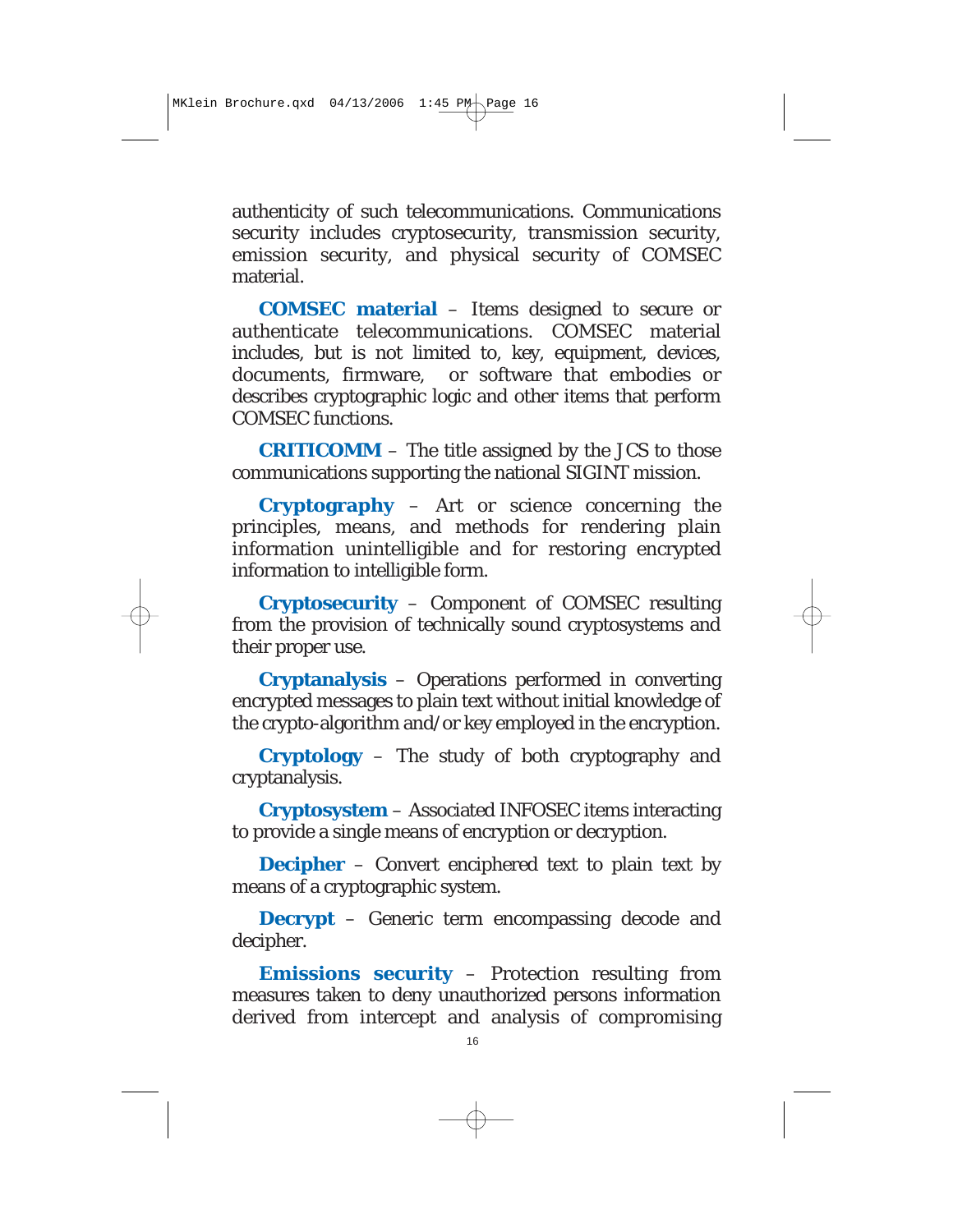emanations from crypto-equipment or an Information System (IS).

**Encode** – Convert plain text to cipher text by means of a code.

**Encrypt** – Generic term encompassing encipherment and encoding.

**Encryption algorithm** – Set of mathematically expressed rules for rendering data unintelligible by executing a series of conversions controlled by a key.

**End-to-end encryption** – Encryption of information at its origin and decryption at its intended destination without intermediate decryption.

Fill **device** – COMSEC item used to transfer or store key in electronic form or to insert key into a crypto-equipment.

**Hard copy key** – Physical keying material, such as printed key lists, punched or printed key tapes, or programmable, read-only memories (PROM).

**Information Assurance (IA)** – Information operations (IO) that protect and defend information and information systems by ensuring their availability, integrity, authentication, confidentiality, and nonrepudiation. This includes providing for restoration of information systems by incorporating protection, detection, and reaction capabilities.

**Information System (IS)** – the entire infrastructure, organization, personnel, and components for the collection, processing, storage, transmission, display, dissemination, and disposition of information.

**Information systems security (INFOSEC and/or ISS)** – Protection of information systems against unauthorized access to or modification of information, whether in storage, processing or transit, and against the denial of service to authorized users, including those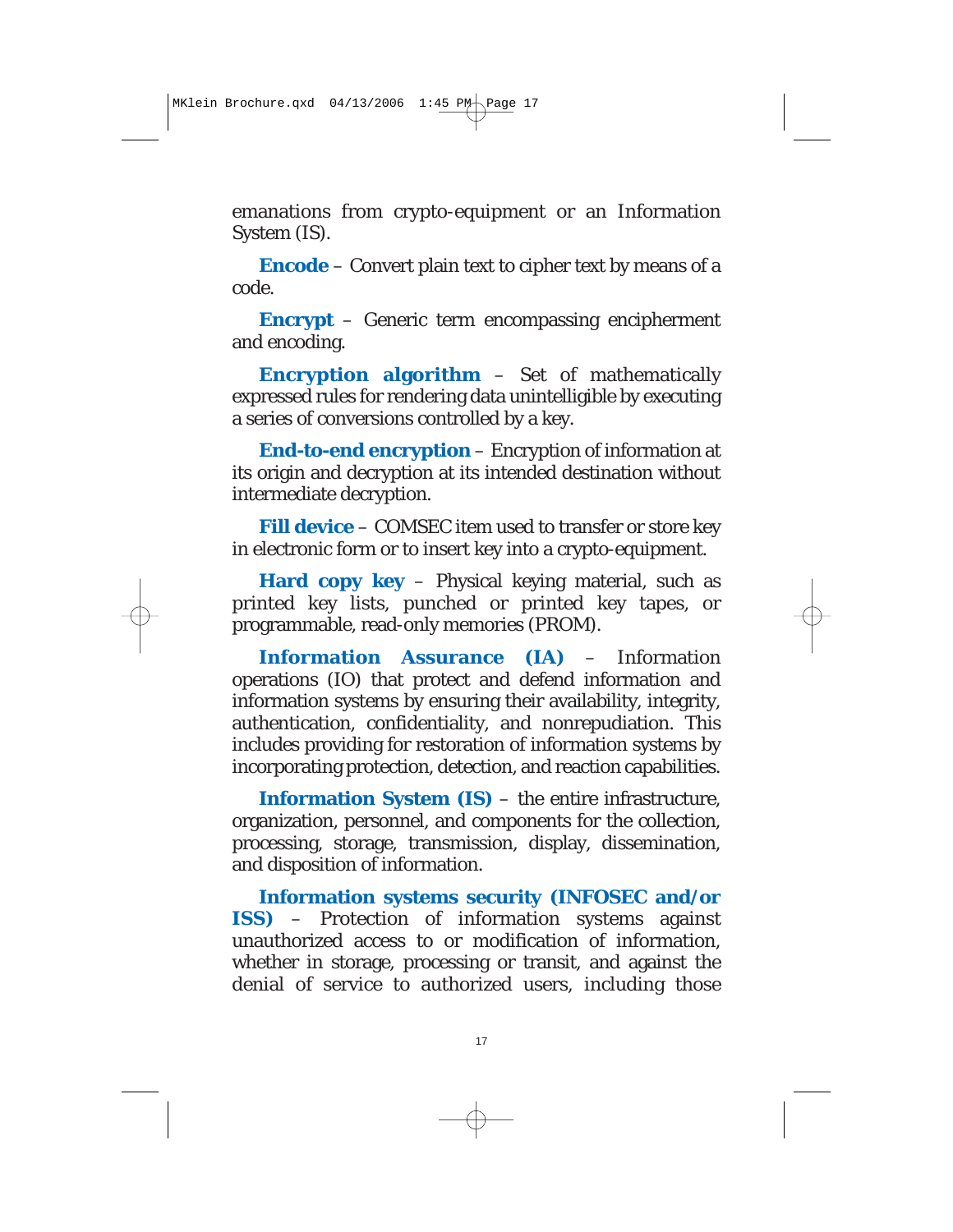measures necessary to detect, document, and counter such threats.

**Key** – Usually a sequence of random or pseudorandom bits used initially to set up and periodically change the operations performed in crypto-equipment for the purpose of encrypting or decrypting electronic signals, or for determining electronic counter-countermeasures patterns (e.g., frequency hopping or spread spectrum), or for producing other key.

**Key card** – Paper card, containing a pattern of punched holes, that establishes key for a specific cryptonet at a specific time.

**Key stream** – Sequence of symbols (or their electrical or mechanical equivalents) produced in a machine or automanual cryptosystem to combine with plain text to produce cipher text, control transmission security processes, or produce key.

**Off-line cryptosystem** – Cryptosystem in which encryption and decryption are performed independently of the transmission and reception functions.

**On-line cryptosystem** – Cryptosystem in which encryption and decryption are performed in association with the transmitting and receiving functions.

**One-time cryptosystem** – Cryptosystem employing key used only once.

**One-time tape** – Punched paper tape used to provide key streams on a one-time basis in certain machine cryptosystems.

**Plain text** – Unencrypted information.

**Security fault analysis** – Assessment, usually performed on Information System (IS) hardware, to determine the security properties of a device when hardware fault is encountered.